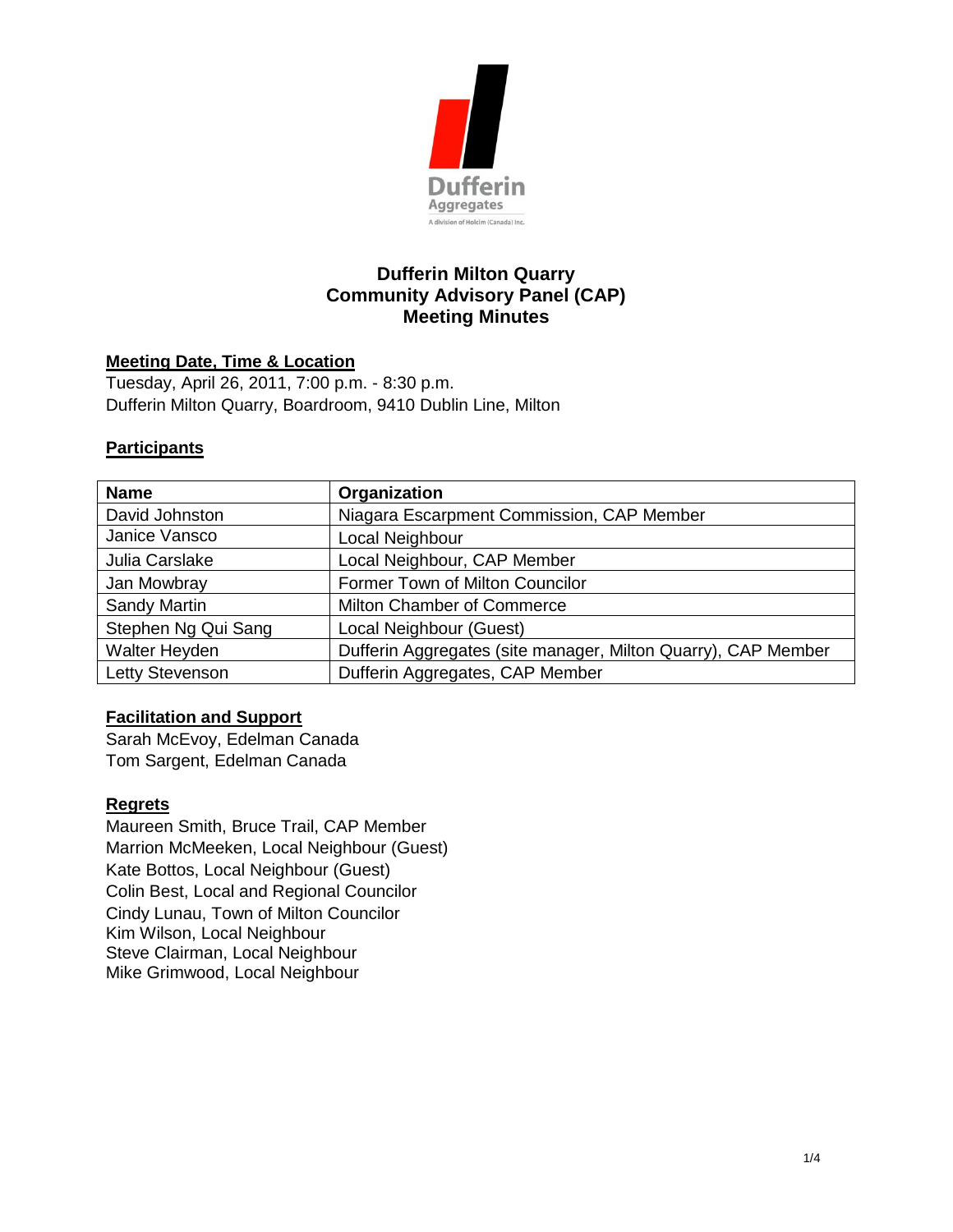## **Minutes**

- 1) Meeting called to order at 7:00 p.m. by Sarah McEvoy
- 2) Sarah outlined the agenda for the meeting
- 3) Sarah asked CAP members to review the February 22 minutes
	- a) The minutes were approved by the CAP members
- 4) Walter Heyden reviewed the action items from last CAP meeting and provided an operational update of the Milton Quarry
	- a) Walter Heyden acknowledged that Letty Stevenson sent out a link to an overview of the Water Management System to CAP members
	- b) Walter will send out some tentative dates for CAP members to come and watch a blast in May
	- c) Walter reminded CAP members that Earth Day at the Milton Quarry will take place on May 6 at 11:30 a.m.
	- d) The Quarry is moving to double shifts on May 1, 2011, where there will be one extra blast per week
- 5) Walter provided CAP members with a presentation on the overall aggregate cycle, entitled "A Look at Aggregates from Start to Finish" including:
	- a) The Extraction Process (drilling, blasting)
		- After overburden is removed, a 4.5" hole is drilled
		- Approximately 4,000 holes are drilled per year
		- Approximately 40 to 45 holes are loaded for each blast, producing approximately 40,000 tonnes of muck per blast
		- The Milton Quarry blasts two to three times per week
		- 3+2 blast monitoring stations positioned around the site to measure noise and vibration
		- Holes are typically drilled 13 feet back from the edge of the face
	- b) Load and Haul
		- Two CAT wheel loaders 990/992 load muck into 6 x CAT 777 haul trucks are used at the Quarry
		- Each loader bucket loads approximately 20 tonnes
		- Each truck holds approximately 80 tonnes
		- Move approximately 150 loads per shift
	- c) Primary Crushing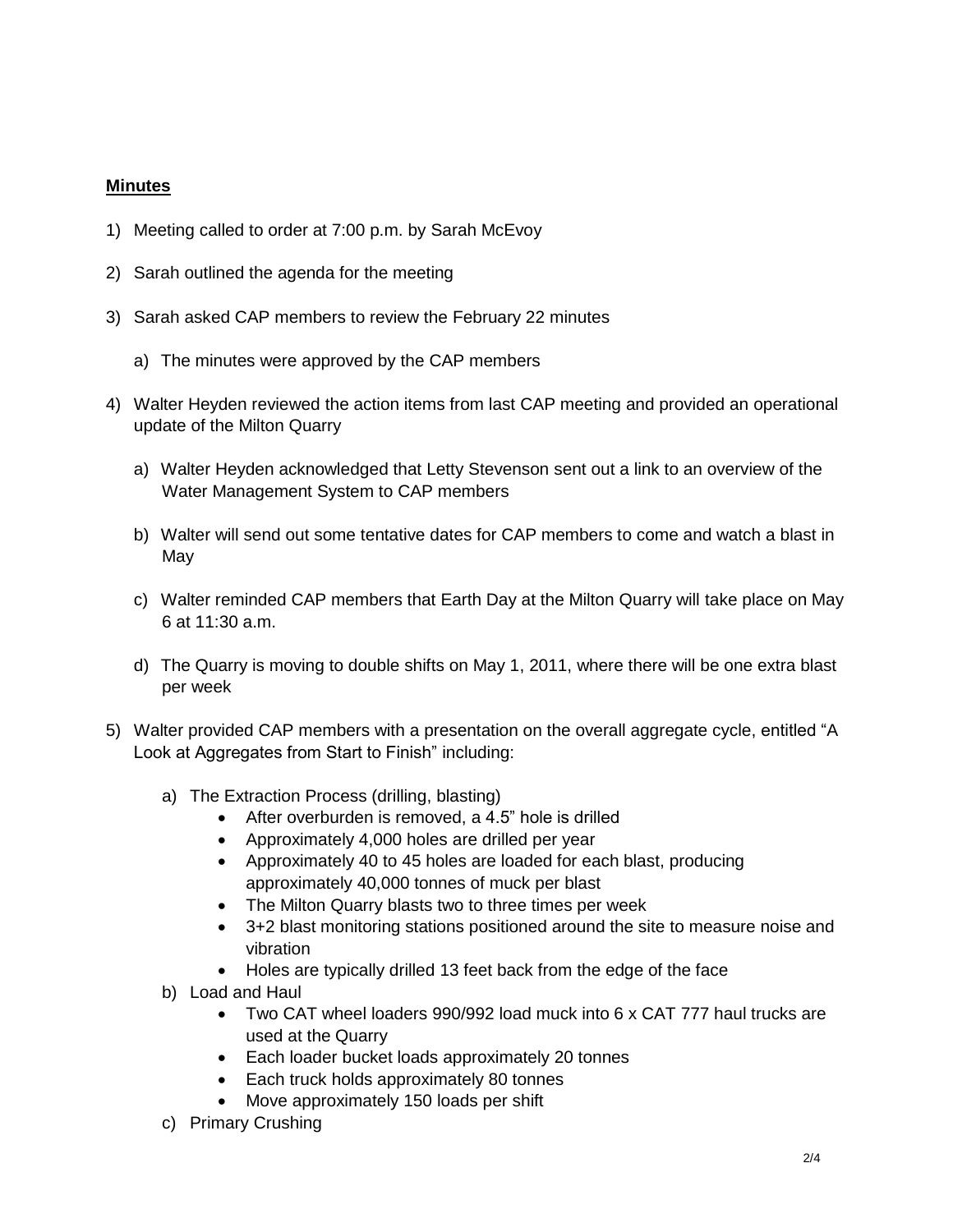- Primary crusher is called a Metso Superior MK II Gyratory Crusher. It operates at 2000 tonnes per hour
- Crushes stones as large as 54"x74" to 8"
- d) The Surge Pile
	- Once stone is crushed to 8" minus size, it is stored in a surge pile
	- Then, feeders draw material into the processing plant
- e) The Processing Plant Classification
	- Processing plant crushers and screens (sorts) material in various sizes from 4" to 3/8"
	- Four crushers in the Secondary Plant.
	- Total of 12 screens used in Classification Tower
- f) Washing Wash Plants
	- Approximately 95 per cent of aggregate is washed using recycled water; other 5 per cent is washed using make up from the fresh water pond (which is then recycled through a series of pumps and settling ponds)
	- Washed aggregate is desirable for asphalt and concrete to produce higher strength, longer lasting materials
- g) Shipping Stockpiling
	- All finished materials are stockpiled with the use of conveyors and stackers
	- Material is loaded from stockpiles onto highway trucks for shipment to our customers
- h) Shipping Loading, Scaling and Track out
	- Loaded at 25-40 tons (depending on trailer)
	- Scaling system will not issue a waybill if weight is overloaded
	- Drivers must return and reduce their load appropriately
	- As the highway trucks leave the site, they travel through a wheel wash system using recycled water
	- Reduces the amount of mud tracking from the Quarry property
- i) Ontario Stone, Sand & Gravel Association (OSSGA)
	- Non-profit industry association representing over 250 sand, gravel, and crushed stone producers and suppliers of valuable industry products and services
	- Collectively, members supply the majority of the approximately 172 million tonnes of aggregate consumed annually in the province to build and maintain Ontario's infrastructure needs
	- OSSGA works in partnership with government and the public to promote a safe and competitive aggregate industry contributing to the creation of strong communities in the province
	- **<http://www.ossga.com/>**
- j) The use of aggregate in Ontario includes:
	- $\bullet$  Roads 52%
	- $\bullet$  Concrete 15%
	- Chemical  $-7.2%$
	- Cement, Steel, Glass